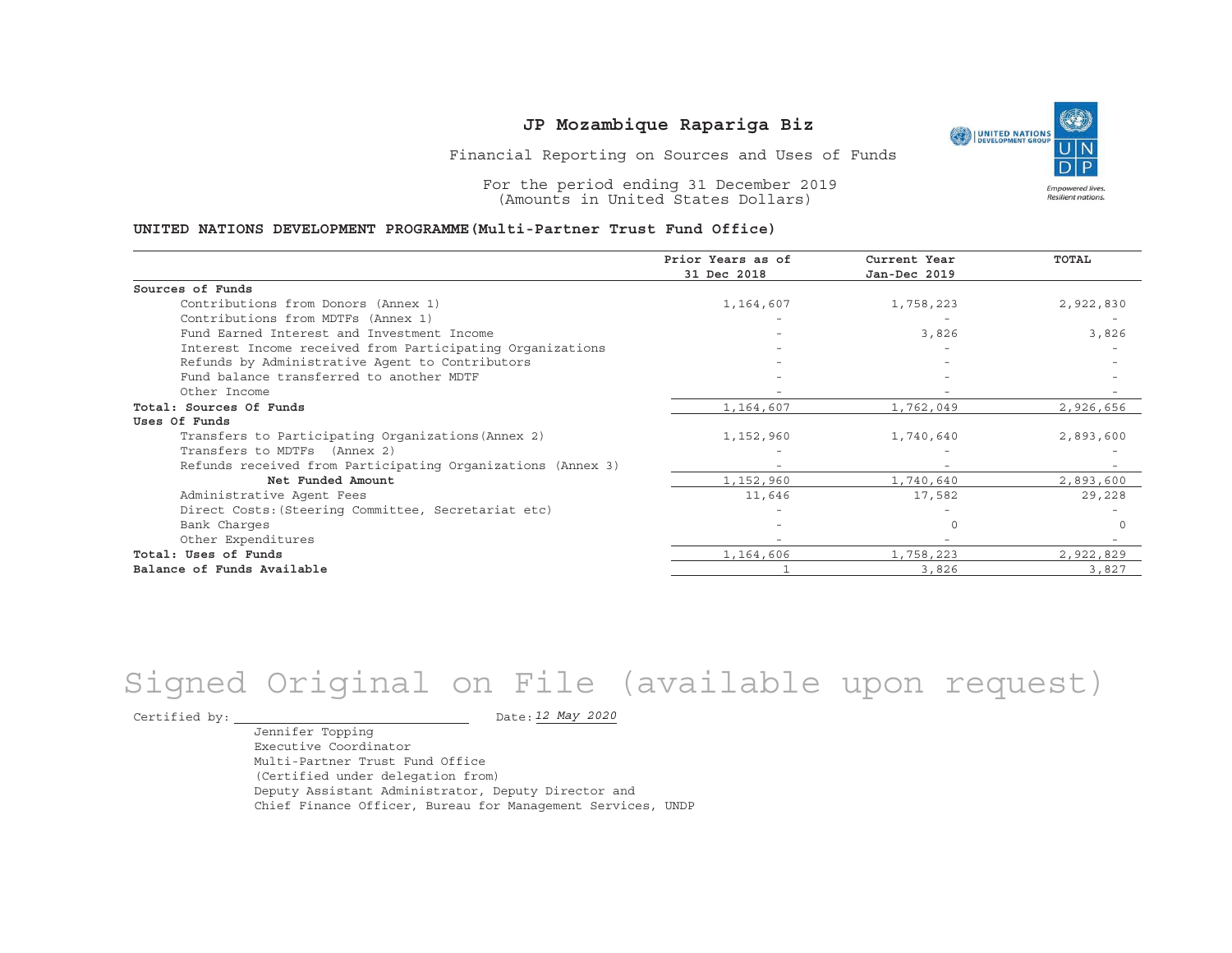

Financial Reporting on Sources and Uses of Funds

For the period ending 31 December 2019 (Amounts in United States Dollars)

### **UNITED NATIONS DEVELOPMENT PROGRAMME(Multi-Partner Trust Fund Office)**

**Annex - 1: Contributions**

|                                | Prior Years as of | Current Year<br>Jan-Dec 2019 | TOTAL     |  |
|--------------------------------|-------------------|------------------------------|-----------|--|
|                                | 31 Dec 2018       |                              |           |  |
| From Contributors              |                   |                              |           |  |
| DEPARTMENT FOR INT'L DEVELOPME | 1,164,607         | 1,758,223                    | 2,922,830 |  |
| Total: Contributions           | 1,164,607         | 1,758,223                    | 2,922,830 |  |

# Signed Original on File (available upon request)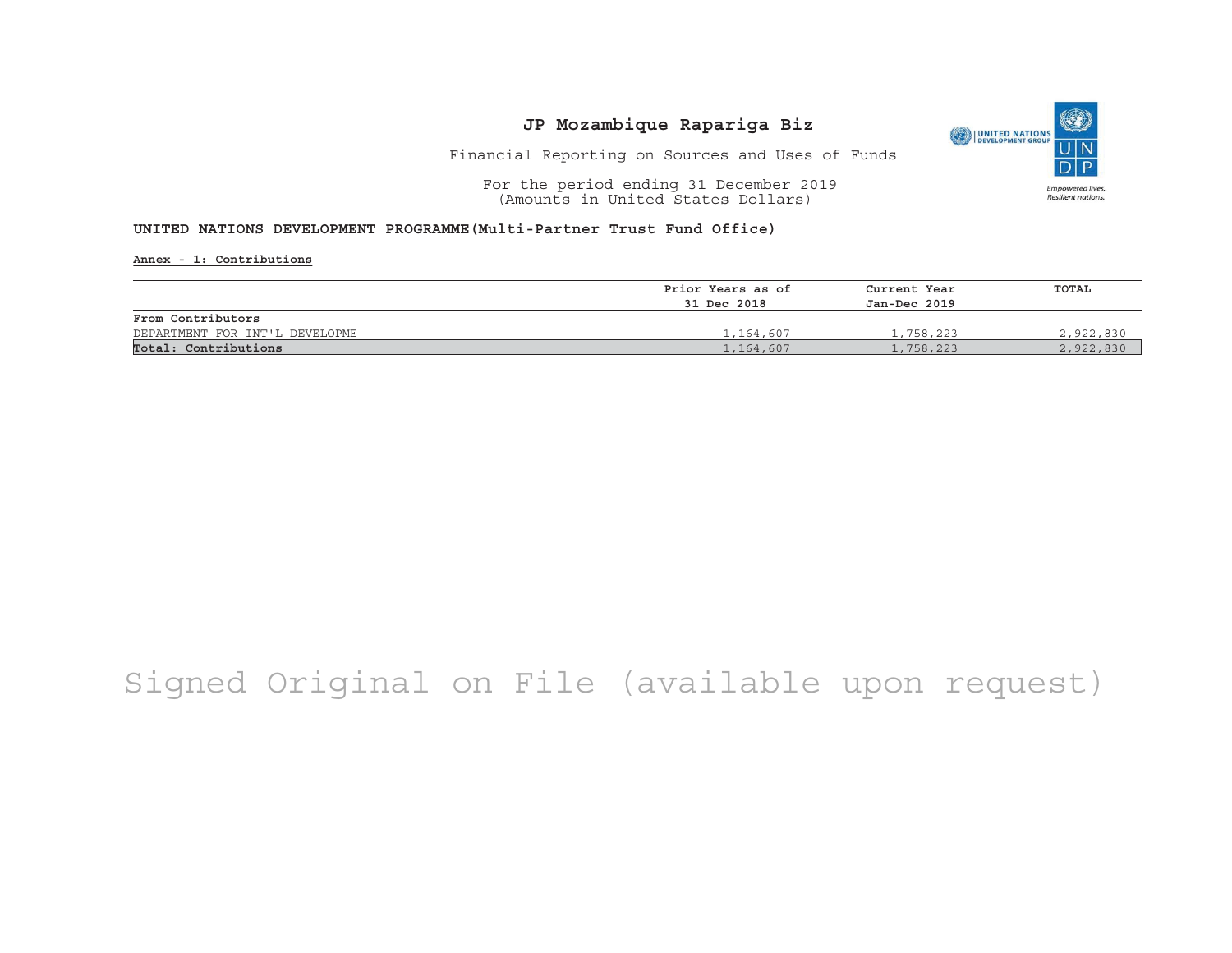

Financial Reporting on Sources and Uses of Funds

For the period ending 31 December 2019 (Amounts in United States Dollars)

### **UNITED NATIONS DEVELOPMENT PROGRAMME(Multi-Partner Trust Fund Office)**

**Annex - 2: Transfers**

|                                | Prior Years as of | Current Year | TOTAL     |
|--------------------------------|-------------------|--------------|-----------|
|                                | 31 Dec 2018       | Jan-Dec 2019 |           |
| To Participating Organizations |                   |              |           |
| UNESCO                         | 78,573            | 116,751      | 195,324   |
| UNFPA                          | 916,149           | 1,138,604    | 2,054,753 |
| UNICEF                         | 67,465            | 96,940       | 164,405   |
| UNWOMEN                        | 90,773            | 388,345      | 479,118   |
|                                |                   |              |           |
| Total Transfers                | 1,152,960         | 1,740,640    | 2,893,600 |

## Signed Original on File (available upon request)